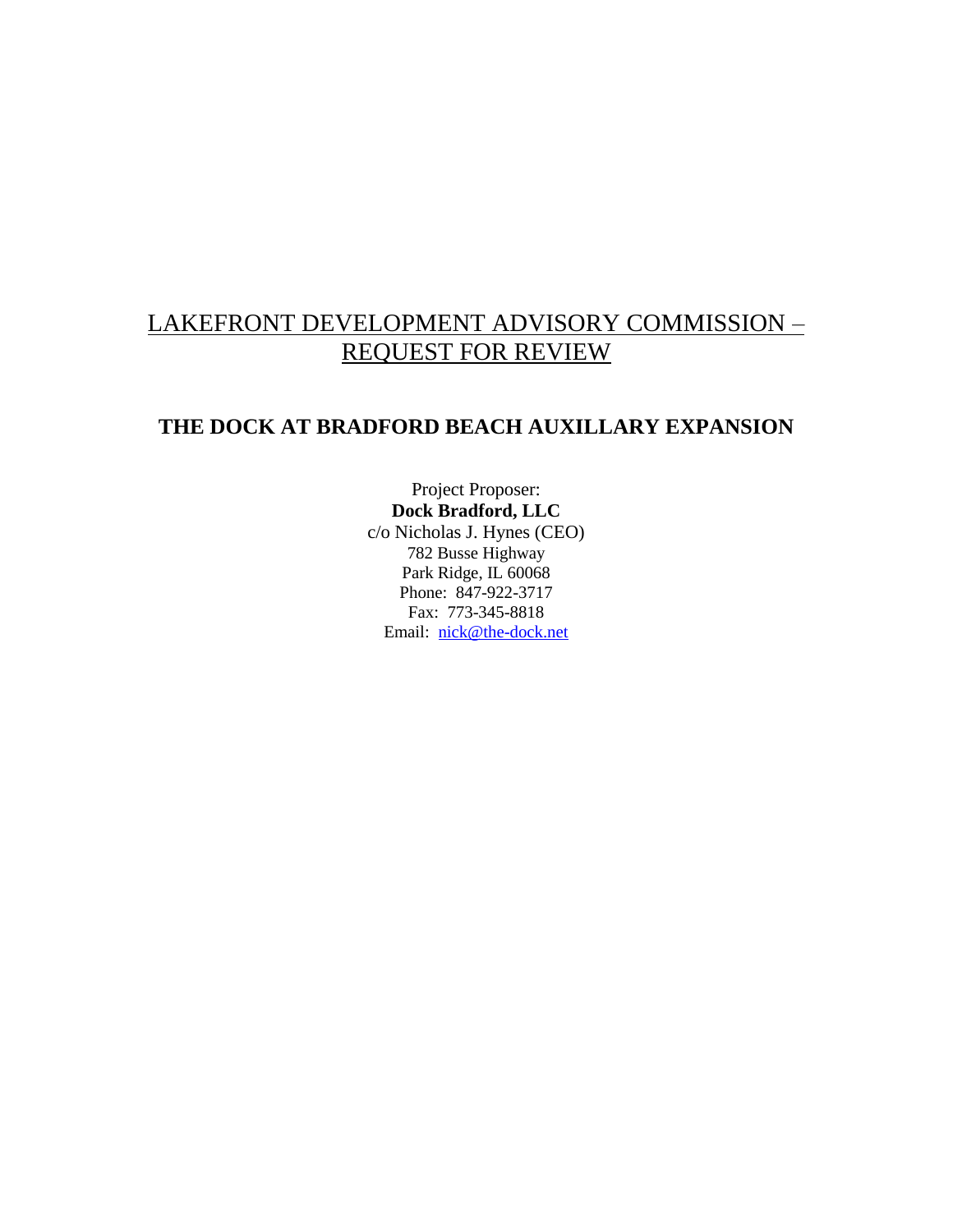**1) Proposed Site:** *Describe the location. Attach a map or diagram showing the site boundaries. Indicate the owner or owners of the proposed site. Indicate the acreage or square feet of the proposed site. If shoreline is to be used, indicate how much. Describe how the proposed site is used now.* 

Please see the attached architectural package. Included in the package are the site plan, existing structure with new container bar, elevations and renderings.

Dock Bradford leases and operates certain portions of the Bradford Beach House, located at 2400 North Lincoln Memorial Drive in Milwaukee, Wisconsin and agreed upon adjacent areas as more fully described in the below picture which was made part of the lease and original RFP. The premises includes all areas dedicated to the sale of food and beverage, the upper and lower decks, north storage area on the second floor, room 101 (first aid room), room 202 (utility storage room) and certain designated areas on the beach for the placement of semi-permanent concession kiosks, and vending stations.

The project being proposed is the addition of a modular bar along with additional auxiliary seating on the  $2<sup>nd</sup>$  level of the premises which is approximately 3500 sq feet.

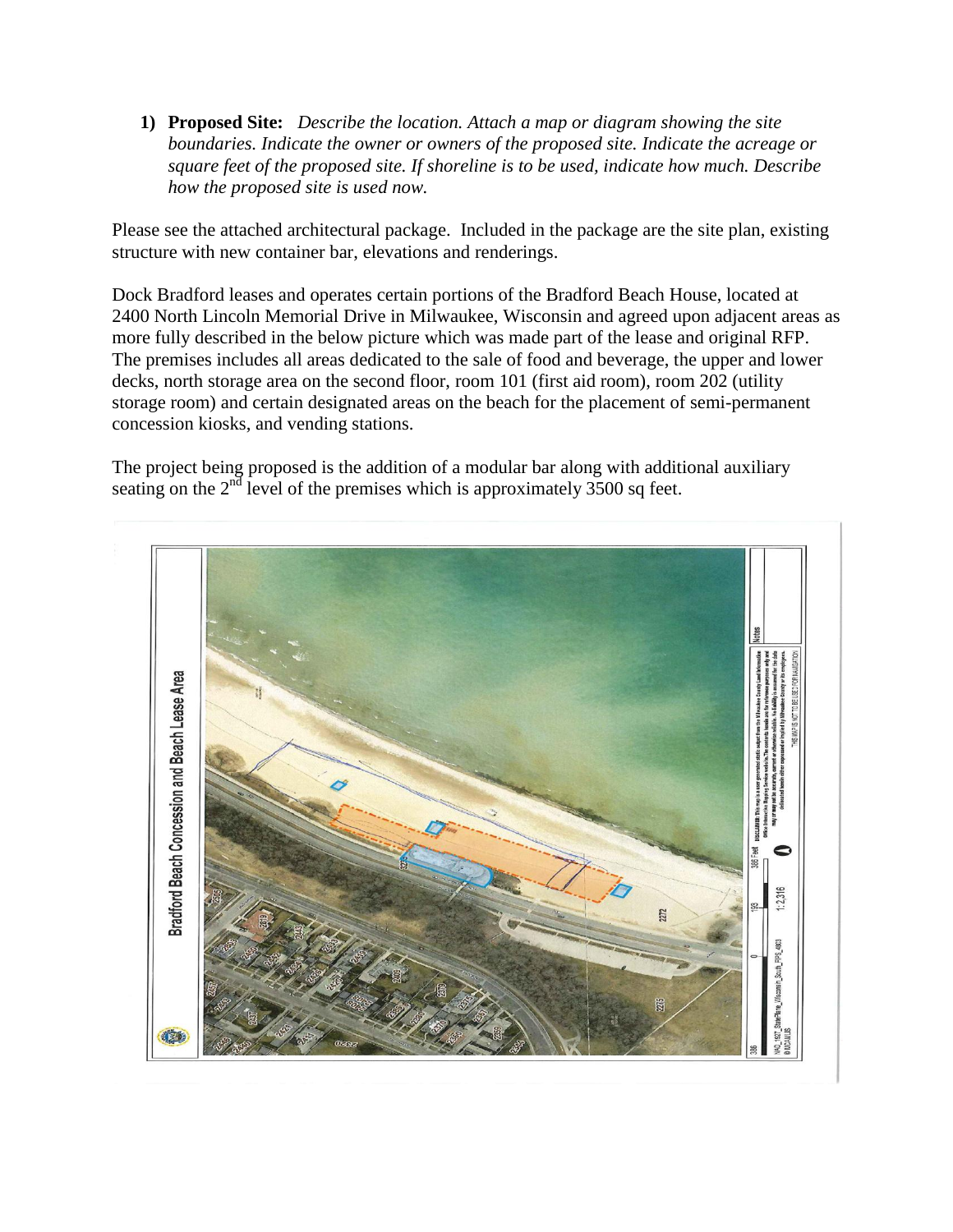**2) General Project Description:** *Briefly describe the overall purpose and nature of the proposed development*.

The Dock at Bradford Beach is a multi-tiered, full service restaurant which currently serves the patrons and beach visitors of Bradford Beach. The current facility has a dining area on the first floor level (where the kitchen and all bathroom facilities are located), second floor level seating and 3 satellite bars located on the beach in order to service beachgoers.

Currently, the  $2<sup>nd</sup>$  floor pavilion is activated in a limited capacity which has caused a more crowded beach and first floor level. The purpose of this project is to expand our full service footprint to allow for a more spread out dining experience and allowing us to provide broader food and beverage offerings to Bradford Beach. This will allow for the general public to have a less congested beach going experience while being able to enjoy the best amenities available to the Milwaukee lakefront.

During the summer months, the facility will allow for patrons to better enjoy the sights and sounds of Milwaukee's lakefront while enjoying libations and fresh food.

**3) Buildings or other structures:** Identify all buildings, structures or other physical additions to the site that will be part of the project. Describe new construction or installation and any modification of existing structures. For each building, structure, or other physical addition to the site, describe its proposed use or uses. Describe the design of each structure or physical addition to the site. Supply photographs or drawings of each. A scale model of the proposed project would be helpful to the Commissions' understanding of what you propose.

The project will not include any new construction to the already existing facility. A custom fabricated, modular bar will be placed on the current 2<sup>nd</sup> floor pavilion. Tables, Chairs and lounge areas ("FF&E) will be placed on the  $2<sup>nd</sup>$  floor pavilion to give auxiliary seating for patrons and beach visitors. The only change in the facility itself will be utility connections to the modular bar. See the attached architectural plans for specifics.

**4) Landscaping:** Describe the landscaping your project will include.

The will be no change made to the current landscaping or beachscape.

**5) Parking:** *How many parking spaces will be required when your proposed project is in peak use? Describe where you propose that the required parking will be. How will the parking your project will require affect availability of parking for others? Will your parking needs increase in the future? If so, where do you propose the additional parking will be located?*

Currently there are 87 total spaces, including 4 ADA parking spaces, in the Bradford Beach parking lot. 2 on the north end, either side, or 2 on the south end, either side. There will be no additional parking requirements.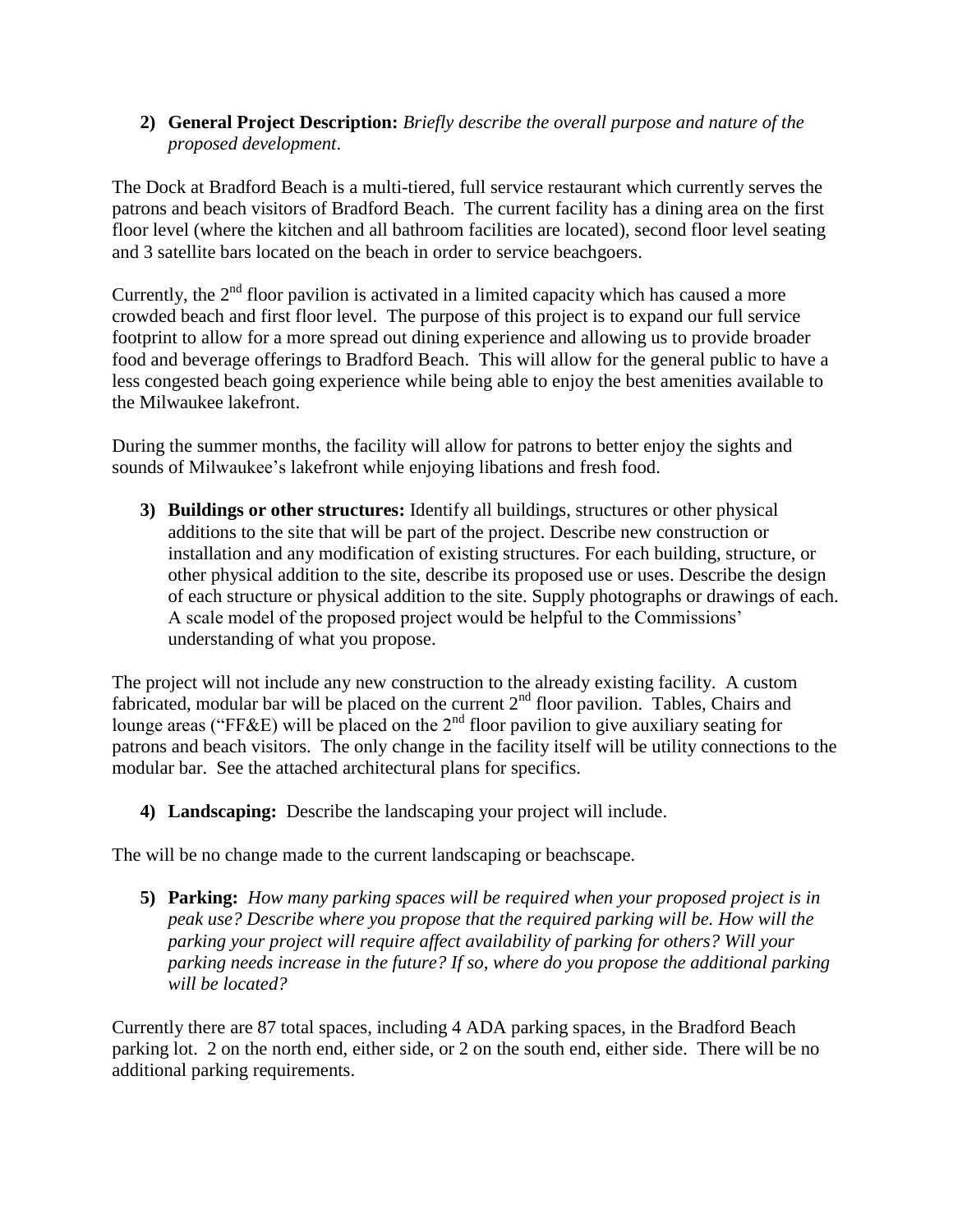**6) Traffic and pedestrian flow:** *Describe the traffic patterns that will result from your proposed project. Describe how pedestrian traffic will flow*.

There will be no change to the current traffic patterns or pedestrian traffic flow.

**7) Proposed arrangements for use of site:** If site is to be leased, indicated lease term, and rent. If purchased, indicate purchase price. List any special terms or conditions of the sale or lease.

The proposed auxiliary location is part of a Lease Agreement between CCH Management, LLC (the sole owner of Dock Bradford, LLC) and Milwaukee County Parks executed on May 31, 2019. The Lease term is 5 years with 3 1-year options. All contract information is in the contract that appeared before the Board in File #19-343.

**8) Describe the impact your proposed project will have on each of the following:** Promotion of clean water. Reduction of air pollution. Noise levels. Traffic congestion. Litter reduction.

There will be zero impact on the water cleanliness, air pollution or traffic congestion. As for noise level, there will be no difference from prior years of operation and will not cause an increase in noise levels. The auxiliary seating area will greatly reduce the amount of litter because people will be eating at the facility and not on the beach. We are aware of the high littering levels because we clean up the beach every day.

**9) Describe the area surrounding the proposed site:** Identify how each part of the surrounding area is currently used. Identify all impacts your proposed project will have on use of the surrounding area.

Please refer to items 1 and 2 for thorough descriptions of the Beach House and Bradford Beach.

## **10) Describe how your project will change site lines and vistas of the Lake.**

The inclusion of the  $2<sup>nd</sup>$  floor will not change any site lines because the modular bar is simply being affixed to the already existing structure with only the hill directly across Lincoln Memorial Highway.

**11) Access to the Lake:** Describe how your project will affect access to the Lakefront area generally and particularly to the water's edge.

The project will not affect access to the Lakefront area. Access will be same as in years past.

**12) Food Service:** Do you propose to provide food service? If you do, describe the nature and extend of the service to be provided. Include proposed hours, any limits on who will be service, projected meal or sample item price ranges.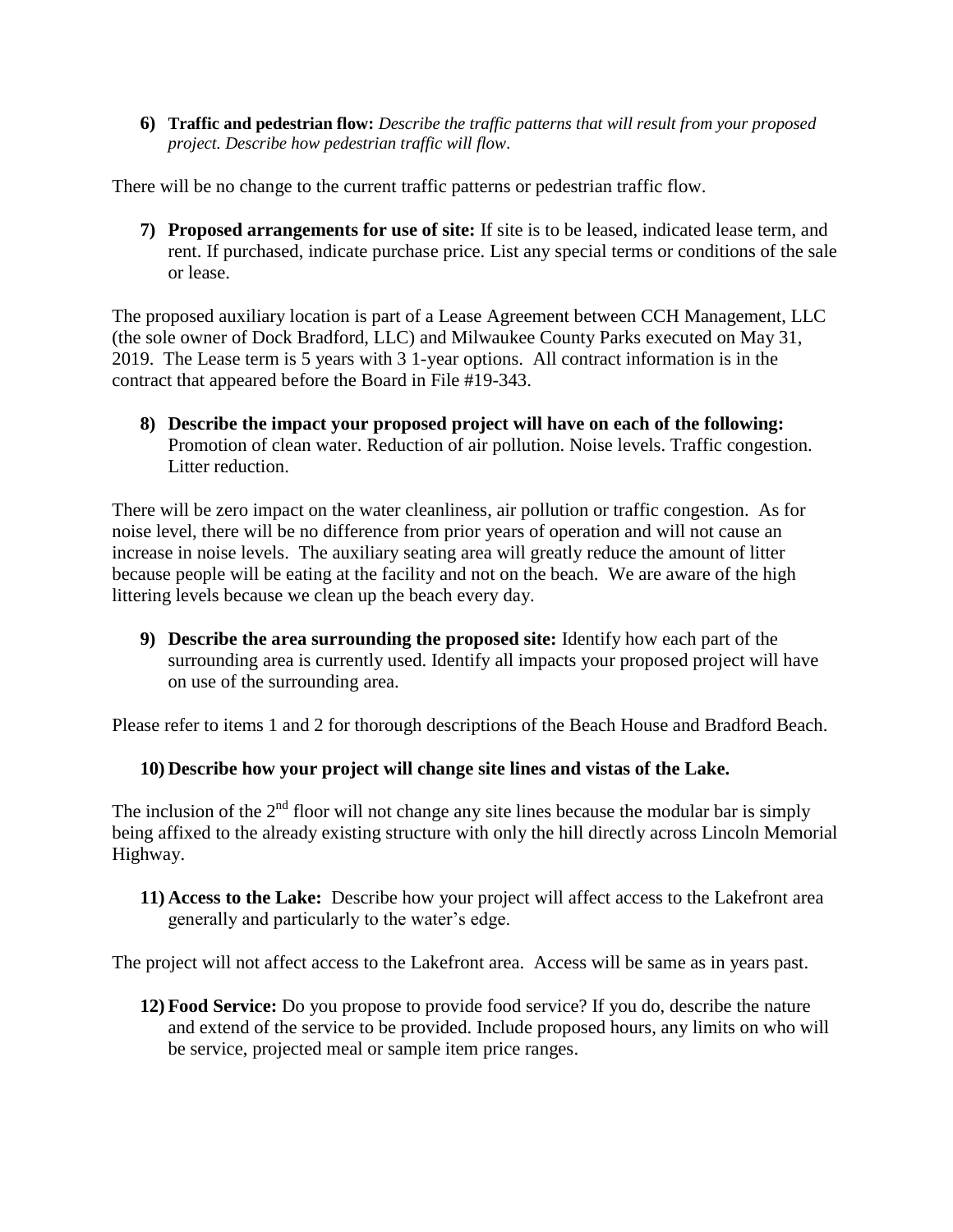We are a full service restaurant. Our hours of operation are 11am-10pm seven days a week, weather dependent. Attached is a hyperlink to our 2020 menu. [Dock.Bradford.Menu.2020.pdf](file:///C:/Users/Nick/Downloads/Dock.Bradford.Menu.2020.pdf)

**13) Great Lakes history:** How does your proposed convey our Great Lakes History? How will it preserve our Lake Michigan heritage? How will it leave a legacy for the future?

Lake Michigan has been a hotspot for family-friendly fun for over a century. The project will provide visitors more amenities in order to enjoy the natural wonders of Lake Michigan and appreciate the Great Lakes History. Our goal is to give all people the access and opportunity to explore and enjoy the lakefront.

**14) Open Space and Recreational Role of Parkland:** *How will your project impact the traditional open space and recreational role of lakefront parkland?*

The auxiliary seating on the  $2<sup>nd</sup>$  level will ease the congestion on the beach and lower level in order for people to have more space and ability to enjoy recreational activities. Currently, the 2<sup>nd</sup> level has limited activation so more persons are pushed to the already crowded beachfront.

**15) Necessity for lakefront site:** Is the use you propose now located away from the lakefront? Can the use you propose be located away from the lakefront? Describe the efforts you have undertaken to locate a site for your proposed project away from the lakefront. If you believe your project can only be located at the proposed lakefront site, please explain why

The amenity is currently provided on the lakefront site and the project shall serve to ease the overcrowding of the beach/lakefront.

**16)Impact on space for temporary uses:** How long will the use you propose be in place? What impact will your project have on the availability of space for temporary uses?

The proposed modular bar and FF&E will be on the site for the duration of the lease and then will be removed. There will be minimal impact on any temporary uses of the site. In fact, the modular bar will assist in servicing temporary uses/events that are held by Milwaukee County Parks and other entities.

**17) Restoration plan when proposed use of site ends:** What will be required if the use you propose for the site is no longer appropriate? How will the site be restored?

Upon the end of the lease term, the modular bar and FF&E shall be removed from the site. The  $2<sup>nd</sup>$  floor level will be restored to the previous condition.

**18)Expansion:** Describe all future phases of your project and all anticipated future expansion. Identify all buildings, structure or other physical improvements anticipated or that are desirable. Describe all anticipated future parking, roadway and other infrastructure needs. Describe the impact of your proposed project on the expansion possibilities and needs of nearby facilities now and in the future.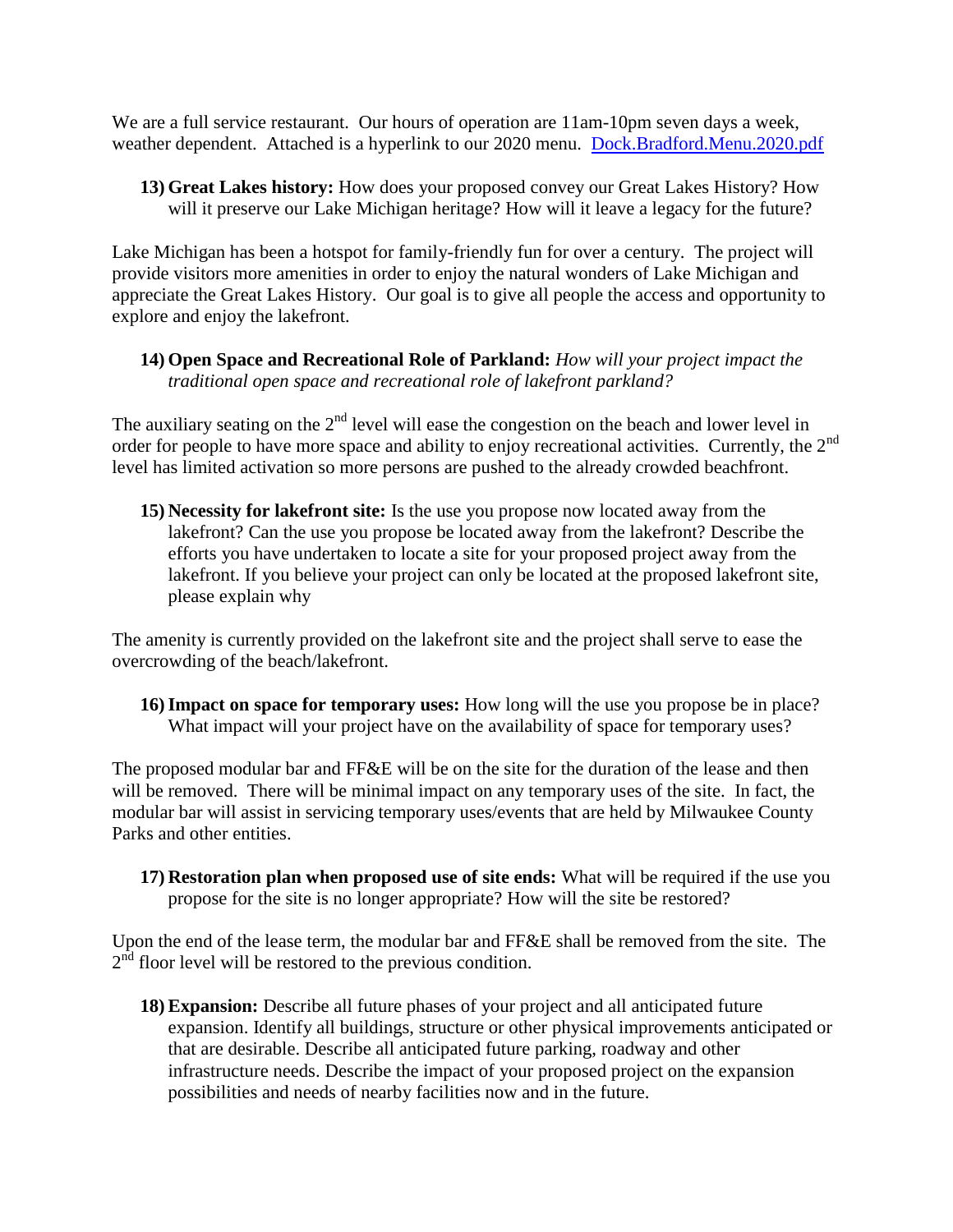No future expansion is currently planned.

**19) Business plan viability:** Provide the business plan for your proposed project. Include all projected revenues and identify the proposed sources or sources for each. List your anticipated expenses, both for beginning of your project and for continuing upkeep and maintenance. Demonstrate the long-term viability and sustainability of your proposed use of lakefront land. Indicate whether you have received or will be seeking support from any government source. Include any expectation that your project will receive the benefit of in-kind contributions or reduced rates for goods or services

Please refer to the Lease Agreement with all supplements as previously provided to the Board as File #19-343. As detailed in the lease agreement, we have pledged to provide Milwaukee County Parks with \$100,000.00 towards the Park Maintenance Fund to be used to upgrade and maintain the facility which will allow for the site to be upgraded and maintained. Below are the projections provided to Milwaukee County Parks in our original proposal for the entire facility. Please note the figures are not just for the modular container bar but for whole project which we have been operating for the past two years.

| Year | <b>Gross Revenues</b> |              | Cost of Goods Sold |            | Gross Income |            | <b>Operating Expenses</b> |            |
|------|-----------------------|--------------|--------------------|------------|--------------|------------|---------------------------|------------|
| 2019 | \$                    | 495,000.00   |                    | 134,640.00 | \$           | 360,360.00 | \$                        | 310,860.00 |
| 2020 | \$                    | 715,000.00   |                    | 194,480.00 | \$           | 520,520.00 | \$                        | 434,720.00 |
| 2021 | \$                    | 915,000.00   |                    | 248,880.00 | \$           | 666,120.00 | \$                        | 556,320.00 |
| 2022 | \$                    | 995,000.00   | Ś                  | 270,640.00 | \$           | 724,360.00 | \$                        | 604,960.00 |
| 2023 | \$                    | 1,065,000.00 |                    | 289,680.00 | \$           | 775,320.00 | \$                        | 626,220.00 |
| 2024 | \$                    | 1,099,000.00 |                    | 298,928.00 | \$           | 800,072.00 | \$                        | 646,212.00 |
| 2025 | \$                    | 1,140,000.00 | Ś                  | 310,080.00 | \$           | 829,920.00 | \$                        | 647,520.00 |
| 2026 | \$                    | 1,185,000.00 |                    | 322,320.00 | Ś            | 862,680.00 | Ś                         | 673,080.00 |
|      |                       |              |                    |            |              |            |                           |            |

**20) Your experience and resources:** *Please describe the experience you have had with development and implementation of project similarly to the project you are proposing? Describe the qualifications and experience of the key people involved with implementing your proposal. Describe the funds and resources you have in hand to support the project and their source. Do you have adequate resources to go forward with the proposed project? Explain.*

The Dock at Bradford Beach ownership group has over a decade of experience in operating restaurants in public spaces. Nick Hynes and Luke Cholodecki first met each other as attorneys at the same law office. Their love for the Lake Michigan lakefront brought them together to open their first beachside restaurant, The Dock at Montrose Beach, in Chicago in 2010. As with the location at Bradford Beach, the first spot is located in a beach house, this one on Chicago Park District property. The idea for the first restaurant mirrors the one that we wish to bring to Bradford Beach now, to upgrade a dining amenity for beach goers. Requiring people to bring